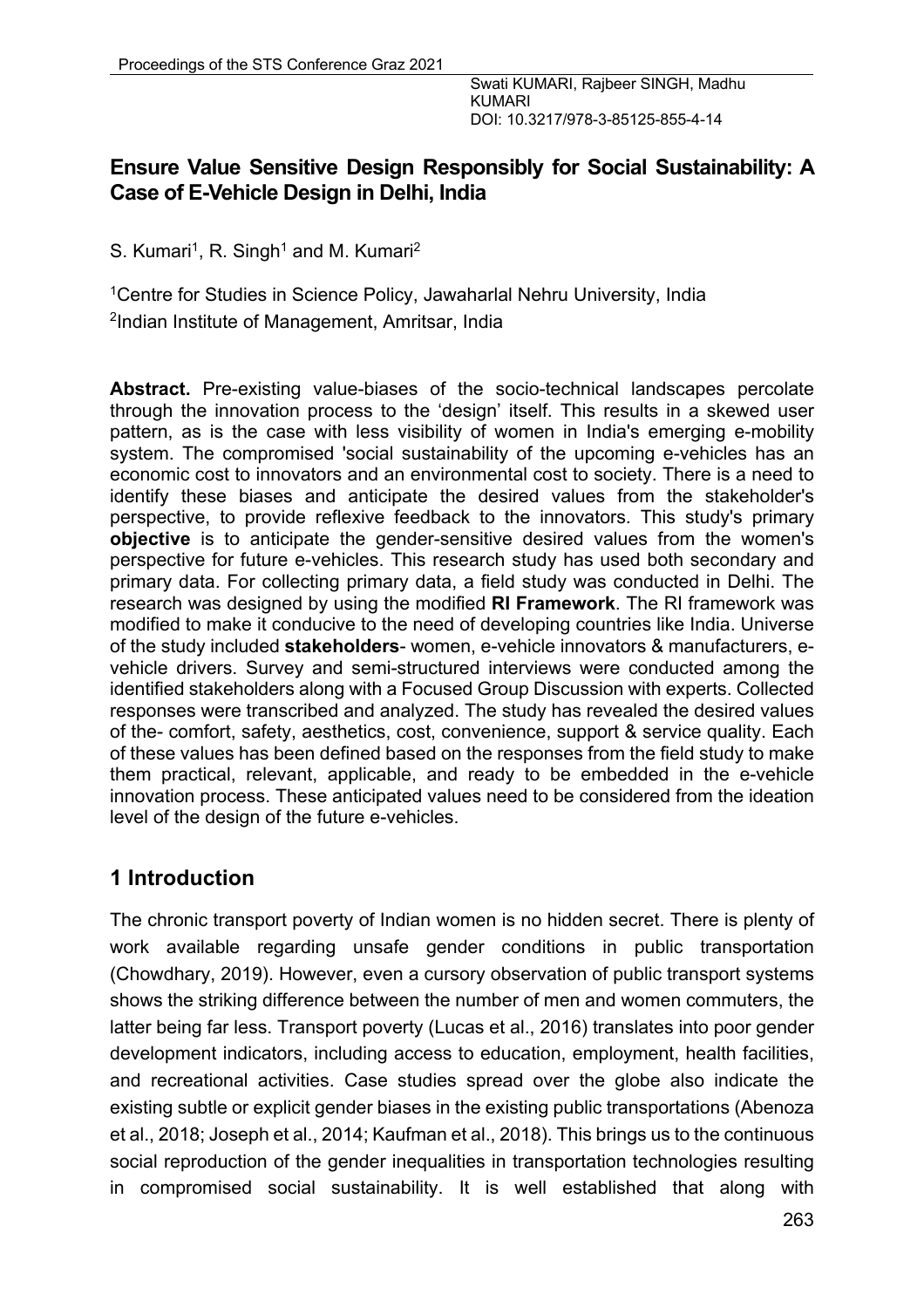environmental and economic aspects; the social aspect is equally important for having practical and effective sustainable technologies (Axelsson et al., 2013; Larsen and Jensen, 2019; Mehan and Soflaei, 2017; Missimer, 2015). Against this backdrop, the upcoming technologies in the transportation sectors are crucial for countering and disrupting the conveniently existing gender biases. The emerging E-Mobility-based transportation system is one such area of deep inquiry and action, especially in the current situation of the COVID-19 pandemic.

Public transport the world over is still suffering from the COVID-19 pandemic shock. The highly contagious nature and high mortality had an eroding effect on the safety perception of public transportation. Unfortunately, the pandemic hit hard the public transport when policymakers worldwide recognized it as a key strategic area of action for achieving the Sustainable Development Goals (SDGs). However, this rude shock to public transportation translated differently for men and women. It is well known that the mobility patterns and needs of women are different from that of men. For instance, the 'care mobility' (primarily by women) requires more 'trip chaining' than regular work trips (Mahadevia, 2017; Mahadevia and Advani, 2016). As a result, women need access to multiple modes of transportation for trip chaining. Further, due to patriarchyguided cultural norms, the first right to a private vehicle and its use goes to the 'male head' of the family (Verma et al., 2016). In the same way, last-mile connectivity through affordable means of transportation is crucial for the smooth mobility of women commuters (Uteng and Cresswell, 2016). Thus, women being more dependent on Public transportation for mobility needs has been more severely affected by the impact of COVID-19 on public transportation. Even among women users of public transportation, the choices are shifting.

The COVID-19 induced norms of 'social distancing are dictating the transportation choices of the commuters. The preference and demand shift is towards 'individual mobility', which is way more expensive than 'collective mobility' through public transportation (Bhaduri et al., 2020; Borkowski et al., 2021, p. 19; Dandapat et al., 2020, p. 19; Gajendran, 2020, p. 19). This situation is even more unique to Delhi, where the field survey was conducted. In Delhi, as a part of the government's strategy to enhance women's safety in public transportation, all public buses were made free for women. The argument was that with more affordability, more women would choose public buses, and inclusion of more women commuters in public buses would lead to gender-sensitivity in public transportation ("Free rides for women in public transport is part of Delhi govt's push to make city safe | The Indian Express," n.d.). However, the COVID-19 has a drastic impact on the notion of safety, leading to an exponential rise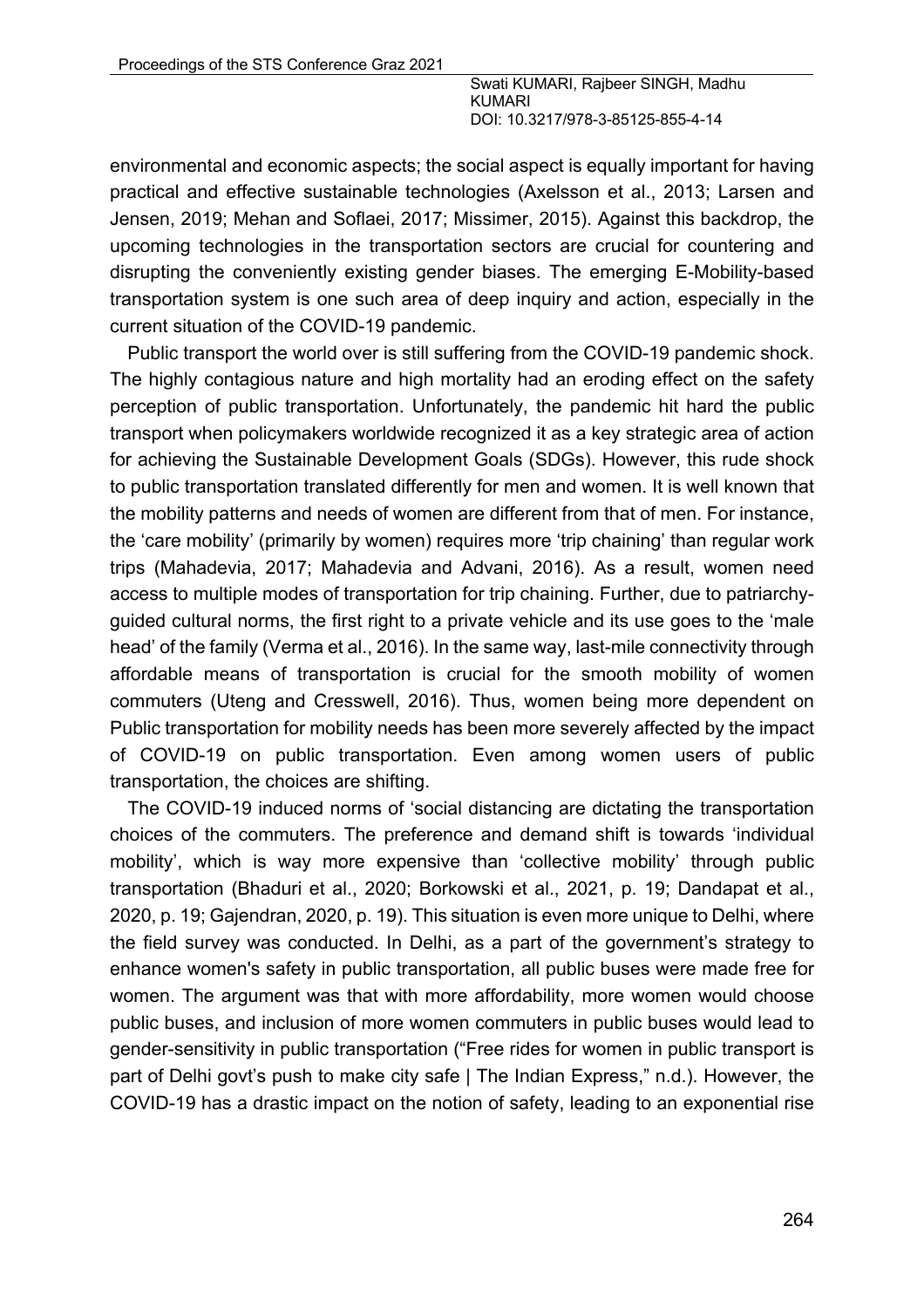in the demand for Hygiene<sup>1</sup>. On the other hand, there is legitimate skepticism towards public transport's (especially public bus transport system) capacity towards achieving hygiene standards or maintain the social-distancing norms. Private vehicle-based mobility models increasingly occupy this gap between demand and supply. The latest data on car sales in Delhi has shown a steep rise despite the economic slowdown ("India," n.d.). Further, families are planning to purchase a second vehicle to address the need for private individual mobility. Similarly, popular taxi operators like OLA and Uber are aggressively campaigning for their superior hygiene standards. The individual mobility-based mode of transportation is environmentally unsustainable as vehicular pollution is already identified as the most crucial factor behind Delhi's air pollution woe (Bhalla et al., 2019). Thus, there is a need to think about affordable and sustainable models of transportation.

Initial trends in emerging E-Mobility systems have exhibited the promise of addressing multiple concerns. On the face of it, battery-operated vehicles are considered environmentally friendly. The smaller affordable vehicles are also considered a solution for the last mile connectivity for congested city lanes. In view of the approaching timeline of SDG's government is also promoting E-Mobility with various policy incentives (Delhi, 2015; "Union Budget 2019-20: Steps taken to boost production of electric vehicles," n.d.). An excellent example is e-rikshaws in India, which has become the most important transportation mode for last-mile connectivity in big cities, remote and smaller towns having a fair share of women in big cities and smaller towns users (Singh et al., 2021). However, the gender bias is clear from the fact that nearly all e-rikshaw drivers are male. Similarly, the e-bike and e-cars, ownership, and use exhibit strong gender biases, which have been discussed in detail later in this paper. This indicates the embedding of the social biases in the upcoming E-Mobility sector in terms of technology, design, and economy. Despite being functional to everyday practical needs, the gender response towards the e-vehicles has not been enthusiastic. Even in affordable e-vehicle rental services like Yulu<sup>2</sup>, the

<sup>1</sup> Hygeine: In the context of ongoing pandemic of COCID-19, hygeine has become an important criterion for transportation choice influencing criteria in comparison the pre-pandemic time. The concept hygeine also broadened as earlier it was related with the general cleanliness, but now regular sanitization, social-distancing norms and availability of masks and hand sanitizers are also the part of the hygeine. These indicators of hygeine have an overlapping with indicators of safety and comfort of the commuters.

<sup>&</sup>lt;sup>2</sup> Yulu bikes: Yulu bike service was launched in September 2019 in Delhi. Yulu provides the rent-based e-bike service for which the customer needs to download the companies App and pay the rent online on hourly bases. After use the e-bike needed to be dropped at fixed dropout points. Yulu bike is a single seat vehicle without any carriage and have maximum speed of 20 KM per hour. Yulu has opened up near metro stations but very few people are seen riding this e-bike and women riders are even more rare. Most of the Yulu users are young students.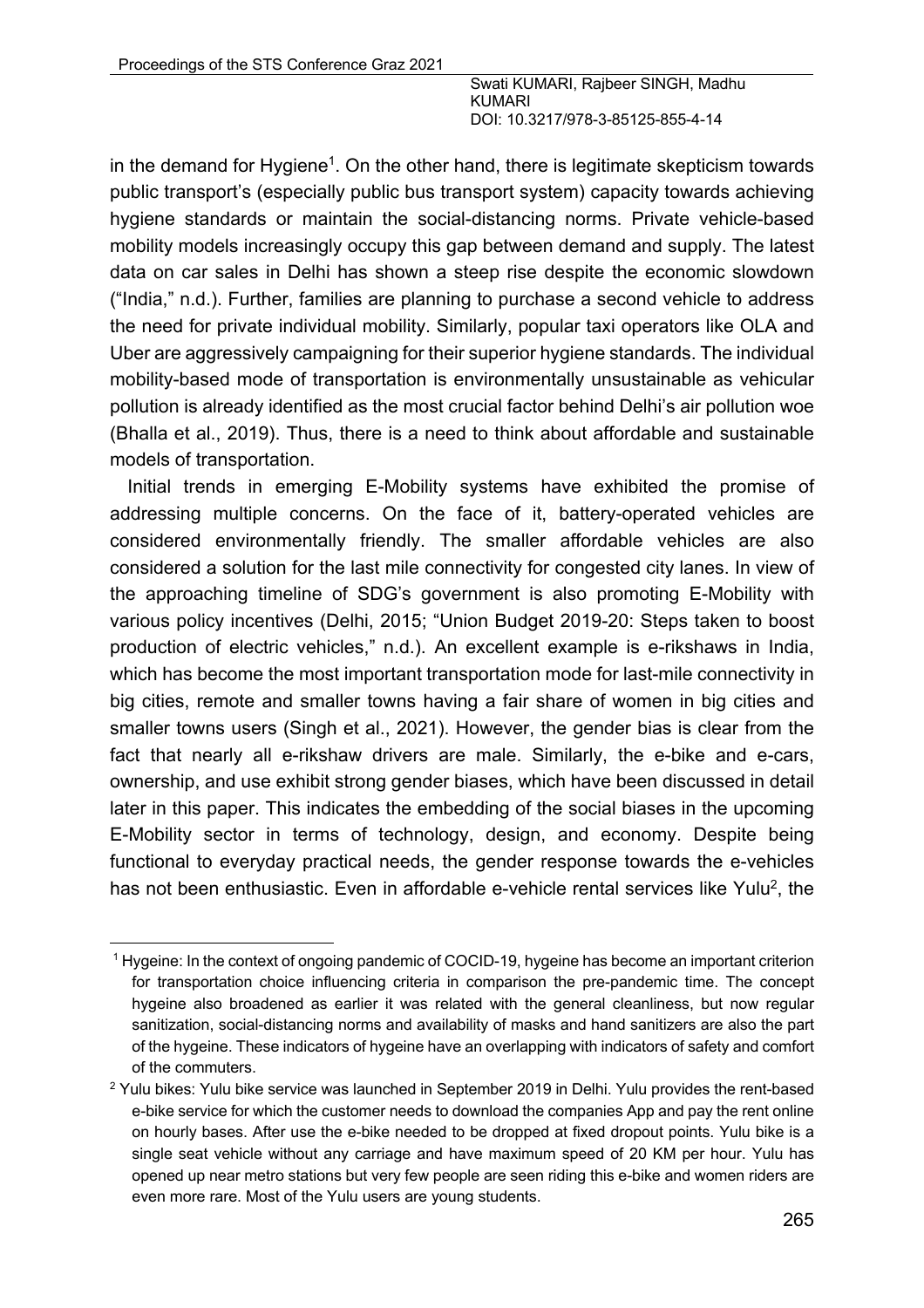women's ridership is very low. Since E-Mobility can address present challenges for sustainable transportation, the natural question is why the diffusion of E-vehicles among women is slow? There is a need to identify the gender-sensitive values from the women's own perspective for the value-sensitive design of the upcoming e-vehicle. This could be a win-win situation for women commuters as well as innovators. The current transition phase in transportation towards E-Mobility offers the opportunity to embed gender-sensitive values in the innovation process itself (Kumari and Singh, 2019). It is crucial to identify the gender concerns, needs, and demands, even wishes for having a gender-sensitive mobility system in the future. The following section has discussed the research design and methods used to identify the relevant values for a socially sustainable E-Mobility system.

## **2 Research Design and Methods**

A field survey was conducted in Delhi to collect the relevant primary data. The Responsible Innovation (RI) framework is used to design the research. However, there are multiple types of RI frameworks (Armstrong et al., 2012; Blaskó et al., 2014; Burget et al., 2017; Fitjar et al., 2019; Von Schomberg and Hankins, 2019), a particular RI framework (Singh and Kroesen, 2012a) specific to the needs of developing countries is adopted for this research. This specific framework of RI has the simultaneous dimensions of, Anticipation, Responsiveness, Reflexivity, Deliberation, and Participation for achieving sustainability in technological innovations (Singh and Kroesen, 2012b). It must be noted that in the RI framework, sustainability includes not only economic sustainability and environmental sustainability but also social sustainability. The focus of the adopted RI framework is identifying the relevant values from the stakeholder's perspective and embed identified values at the ideation level of the innovations. Thus, resulting in the inherently value-sensitive design of the upcoming technologies. For this research work, a field survey was designed by keeping the five dimensions in mind. The universe of the study is the women users of public transport in Delhi, and the sample size is 500. A semi-structured questionnaire was administered to the selected sample. The questionnaire broadly had two types of questions. First related to Identifying the barriers in the diffusion of e-vehicles from women's own perspective, and second related to future expectations from the evehicles. Within the emerging E-Mobility system, questions focused on e-rikshaw, ebikes (rental and private), and e-cars. The collected responses were analyzed for anticipation of the desired values for the future e-vehicles. Focused Group Discussion (FGD) with relevant field experts was also utilized to identify the pathways for valuesensitive future e-vehicles. Six experts from sustainability, science policy, NGO working for women safety, innovating firm, and public health expert participated in the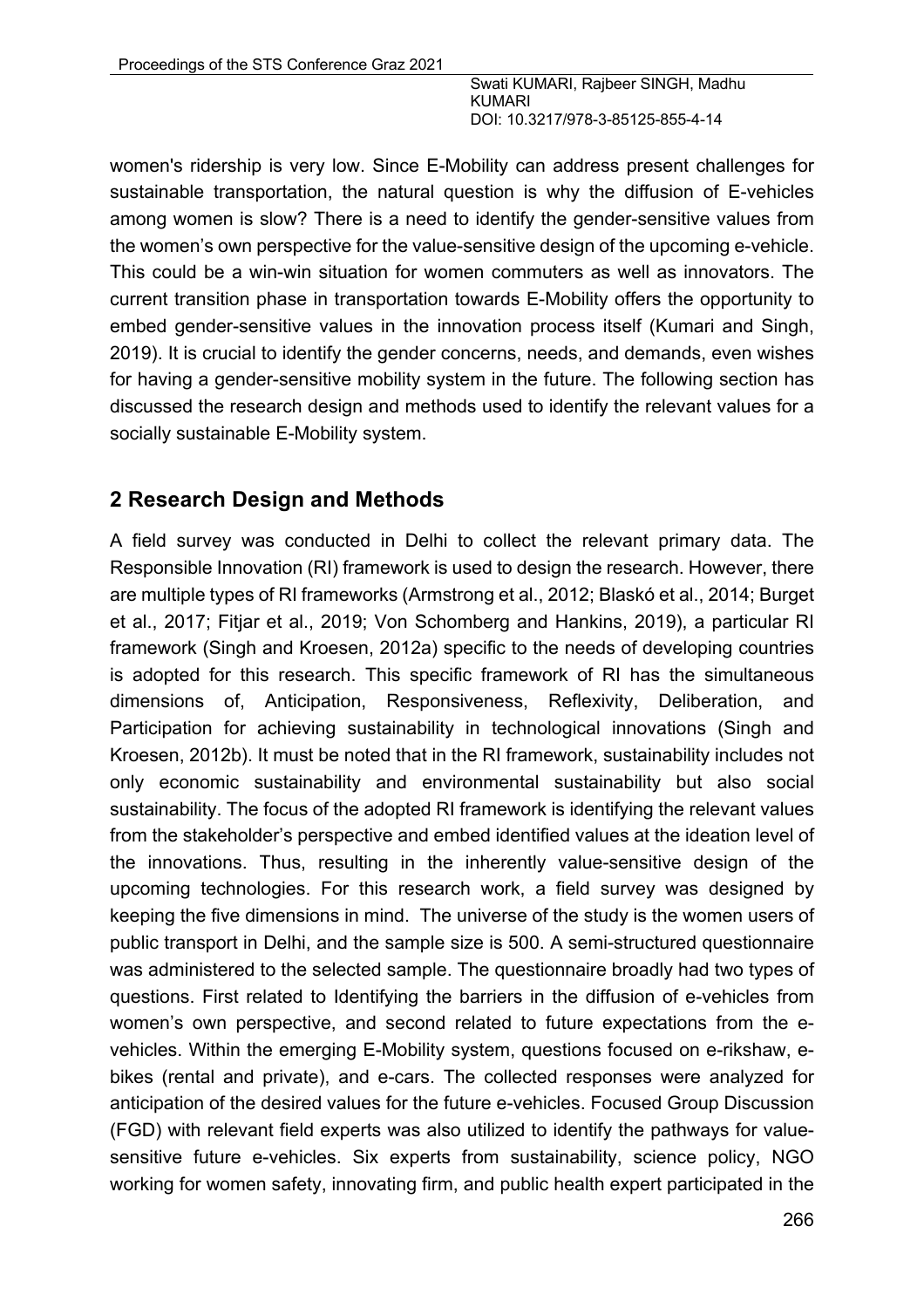FGD. In the spirit of the RI framework, this work has used some methodological novelties to maintain reflexivity and participation. For instance, the field survey is three tired- the first round 500 women respondents were approached twice again for their feedback on the findings. For the second and third rounds, the response rate is 38% and 86%, respectively. This method kept the feedback loop live throughout the research and maintained the reflexivity and responsiveness of the research process. The following section discusses the significant findings from the field survey.

# **3 Findings and Discussion**

The findings from the field study are arranged into three broader categories as-Identifying the barriers in the adoption of e-vehicles from women's perspective, anticipated desired values for future e-vehicles, and pathways for faster adoption of evehicles among women.

## **3.1 Barriers in Adoption of E-vehicles**

The respondents were asked to list the issues with e-vehicles and rate these issues regarding the significance of a specific issue. Issues listed by most of the respondents are related to Design, Economy, Charging Infrastructure, Weather, Speed, and Hygiene. The ratings of the various identified barriers are given below in figure 1.



### **Fig.1. Rating of various barriers by respondents.**

It is interesting to note that none of the respondents own an e-car, and very few were interested in buying it shortly. For example, a young student respondent stated that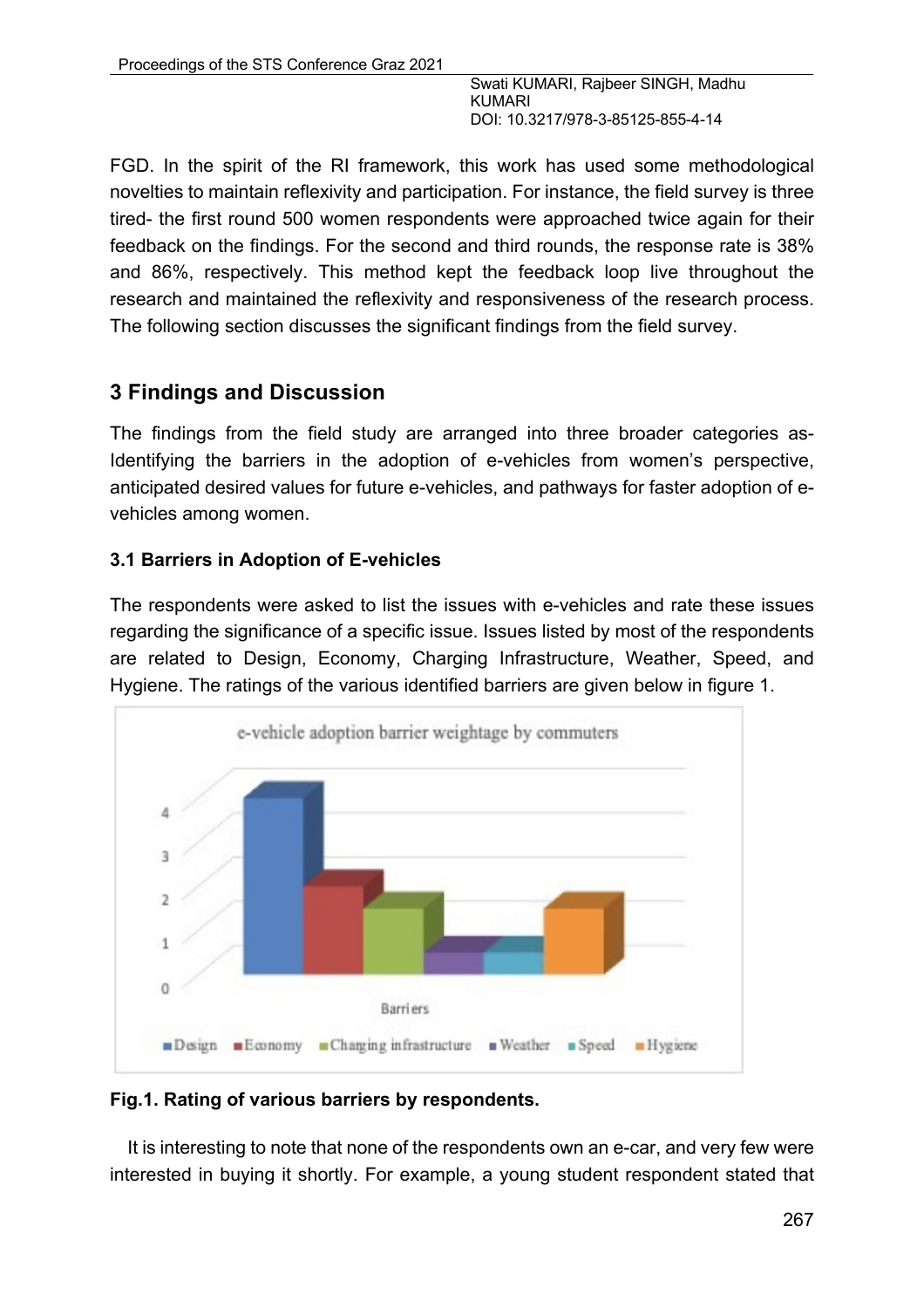"*buying an e-car is like keeping a white elephant; it's expansive, very slow, and there is no charging infrastructure in my parking lot. It may be environment friendly, but petrol cars are more functional*". This reflects the general attitude of the majority of respondents, as they acknowledge the environmental benefits of e-vehicles but do not consider them adequate for everyday needs related to mobility.

However, the case of the e-rikshaws is very different as most of the respondents consider it an affordable and safe solution for mobility needs of short distances. But, when women respondents asked whether they would prefer to drive an e-rikshaw (as occupation), the majority response was negative, and the reason for such reaction can be easily traced to the identified barriers. To quote one former e-rikshaw driver, woman respondent, "*e-rikshaw is not designed for women drivers, it's open from all sides with no privacy. There is no protection from heat, cold, or even monsoon rains. But, most importantly, the charging stations were dominated by male drivers. I was the only female driver, and it felt very uncomfortable; in the end, I gave up*". Similarly, the respondents were not enthusiastic about e-bike rental services mostly located near metro and bus stations for last-mile connectivity functions. Yulu bike is one of such rental bike services studied for this research. Responding women were primarily critical of the bike's design as it does not have any attached carrier basket or second seat. The requirement of care mobility is not kept in mind while designing the e-bike. Thus, many women termed e-bikes as a 'fun' vehicle than being a utility vehicle. One respondent stated that "*first, I need to download the app then pay online, its expansive, I wear sari it is tough to sit crossed leg, and without a second seat, I can't take my child with me. They should know our culture and needs beforehand*". However, few respondents thought of e-bikes as more hygienic (in the context of COVID-19) as it provides the affordable individual mobility option compared to the shared mobility of erikshaws. Yet, almost all respondents expressed a desire for a better design of the ebikes.

#### **3.2 Anticipated Desired Values**

The responding women were asked about their expectations and wishes from the future e-vehicle. Identification of such expectations is crucial for meaningful input to the innovating firms and making e-vehicles more appealing to the women commuters (Kumari, 2017). The initial response was towards the changes in the designs of existing e-vehicles (e-bikes & e-rikshaws) and cutting down on the costs of the e-cars. In the second and third rounds of feedback, more specific details related to the design of the e-vehicles became clear. All the responses are clubbed together in terms of the specific values, which are defined based on the responses collected. The identified values include Safety, Affordability, Hygiene, Comfort, and Support. These values are not mutually exclusive and are having some overlapping indicators. For instance, Hygiene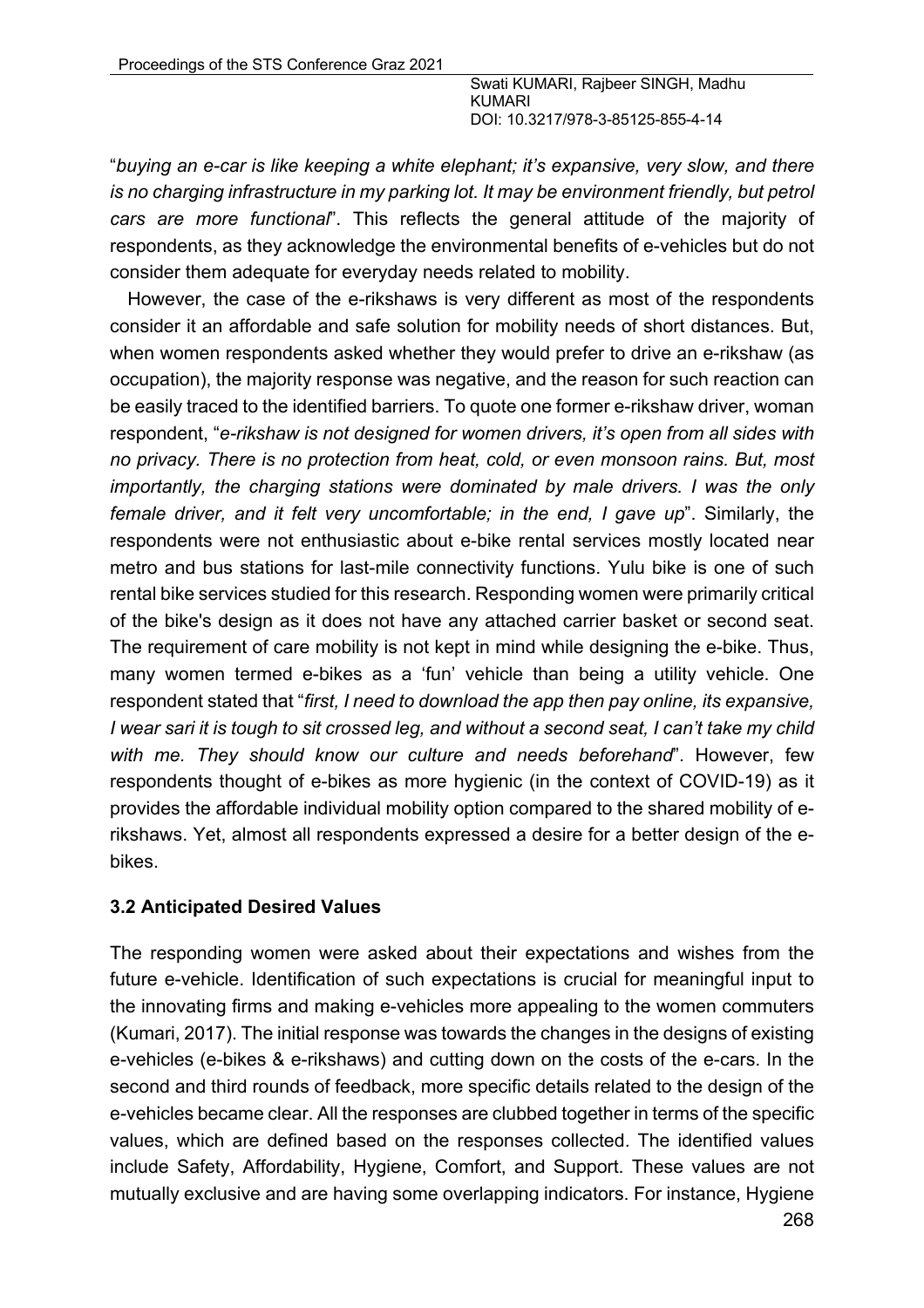is also part of Safety and Comfort, yet it has some specific underlying indicators. However, it has been found that different values are considered more significant for different modes within E-Mobility. In the case of e-cars, the value expectation is for affordability and support. Affordability is about cost, maintenance, and access to government subsidies. At the same time, the value of support is about the expectation of robust charging infrastructure (which is considered as currently inadequate) and future upgrades of the vehicle. The values of safety, Hygiene, and comfort were found to be more significant for e-rikshaws. All these values are related to the physical design and operation of the e-rikshaws. For example, the safety from tripping from e-rikshaw or protection from Delhi's harsh weather conditions can be addressed by changing the design of e-rikshaws. Further, respondents expressed the desire that some sort of sanitation mechanism must be installed in the e-rikshaws to provide for shared mobility. In the case of e-bikes (for rental), the respondents mainly emphasized the need for comfort in the design, including a second seat, a carriage basket, and some inbuilt balancing. One respondent observed that "*like most of my female friends, I grew up without any basic training in cycling. It's anyways difficult to ride a two-wheeler in the crowded streets of Delhi. I fear that I won't be able to balance and fall down*". Such a response indicates the cultural gender discrimination in mobility training. Therefore, innovating firms need to keep in mind such cultural nuances while ideating on future e-bikes. Another point in an e-bike is related to the aversion towards the app-based rental models. As many respondents pointed out that, there are multiple apps, and each one can't be downloaded due to data limitations. Thus, there is a need to think the alternative models for making e-biking a success among women commuters.

#### **3.3 Pathways for Faster Adoption of E-vehicles**

This section is based on the outcomes of the FGD, which was conducted on the broader theme of identifying the strategy for government policy and innovating firms. Currently, the government in Delhi provides a substantial subsidy on the purchase of e-vehicles like two-wheelers and cars. Despite the subsidy, the sale of e-vehicles is still poor ("Growth of EV Sales in India Consistent Since Past Three Years; 1,67,041 Units Sold in 2019-20," 2021), clearly indicating that this strategy is not working. Thus, there is a need for an alternative policy of incentivizing the innovation process in the E-Mobility sector. Experts were of the view that subsidies should be directed towards the responsible innovations in e-vehicles for achieving value-sensitive designs. Government schemes also support the social innovators and enhancing women's mobility is one such area of action. But at times, these schemes are reduced to tokenism. Therefore, there is a need to combine social innovations with responsible innovation processes (Bolz and de Bruin, 2019). It also came into the discussion that instead of pushing the sales of e-vehicles, making future e-vehicles appealing to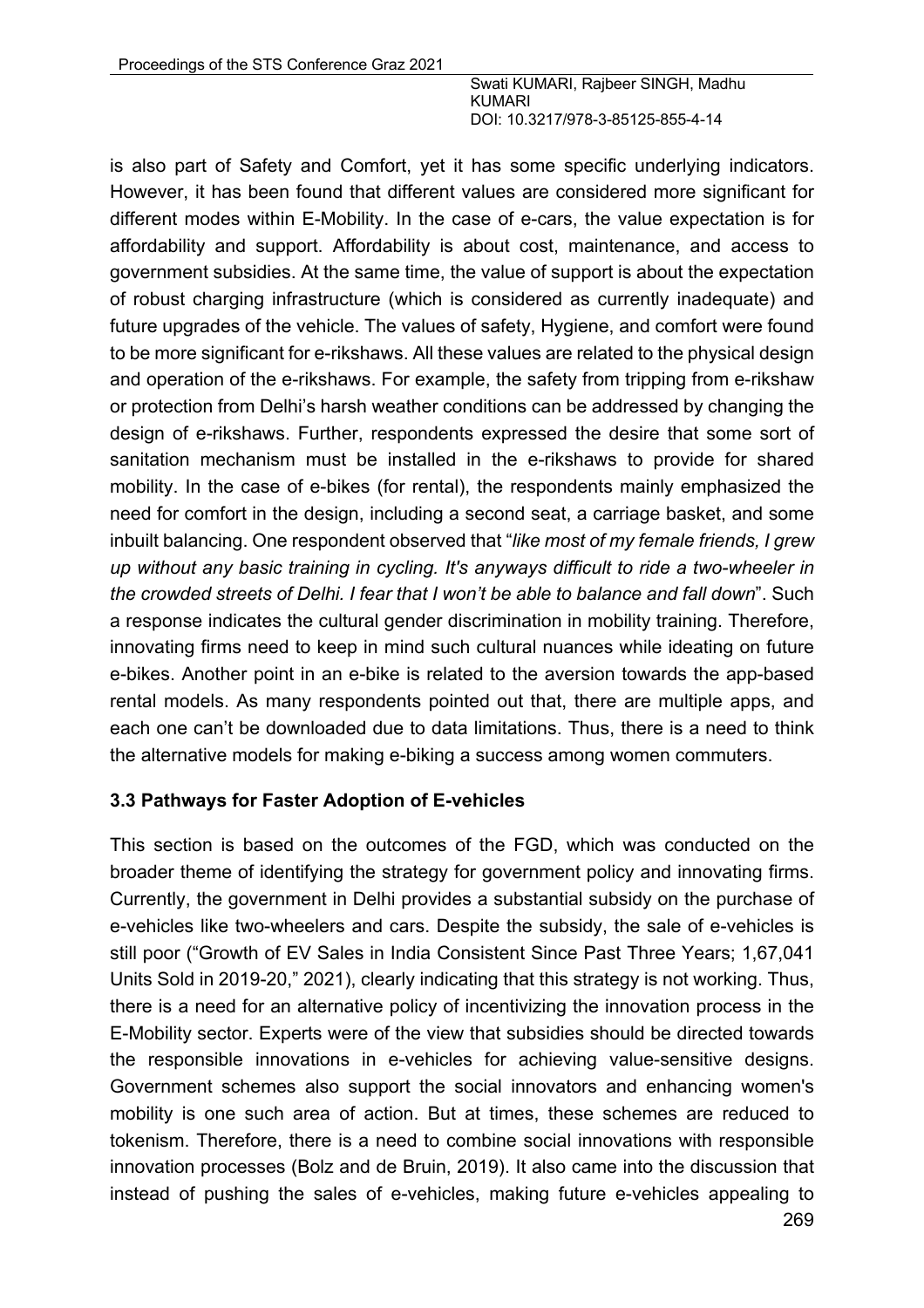people would automatically boost the faster adoption. It is crucial for the economic sustainability of innovative firms to adopt a value-sensitive approach for designing the future e-vehicles. Further, there is a need for the continuous operation of the feedback loop from stakeholders for a responsible innovation process so that reflexivity and responsiveness of the e-vehicle designs could be maintained. In short social sustainability of the e-vehicles is crucial for the economic survival of the innovating firms.

## **4 Conclusion**

The most important finding of this research is the significant role of the 'design' in the adoption of e-vehicles by women users. The design includes physical aspects, technology, supporting infrastructure such as a charging network, and making the design of the future e-vehicle conducive to the needs and demands of the womencentric mobility will effectively enhance the chances of faster adoption of e-vehicles. In this direction, government policies directed towards encouraging responsible innovation processes can play a positive catalytic role. Gender equity is an essential part of social sustainability, which in turn is crucial for the economic sustainability of E-Mobility. Thus, there is a need to promote value-sensitive design in a responsible manner in the E-Mobility sector.

## **References**

- Abenoza, R.F., Ceccato, V., Susilo, Y.O., Cats, O., 2018. Individual, Travel, and Bus Stop Characteristics Influencing Travelers' Safety Perceptions. Transp. Res. Rec. 2672, 19–28.
- Armstrong, M., Cornut, G., Delacôte, S., Lenglet, M., Millo, Y., Muniesa, F., Pointier, A., Tadjeddine, Y., 2012. Towards a practical approach to responsible innovation in finance: New Product Committees revisited. J. Financ. Regul. Compliance 20, 147–168.
- Axelsson, R., Angelstam, P., Degerman, E., Teitelbaum, S., Andersson, K., Elbakidze, M., Drotz, M.K., 2013. Social and cultural sustainability: Criteria, indicators, verifier variables for measurement and maps for visualization to support planning. Ambio 42, 215–228.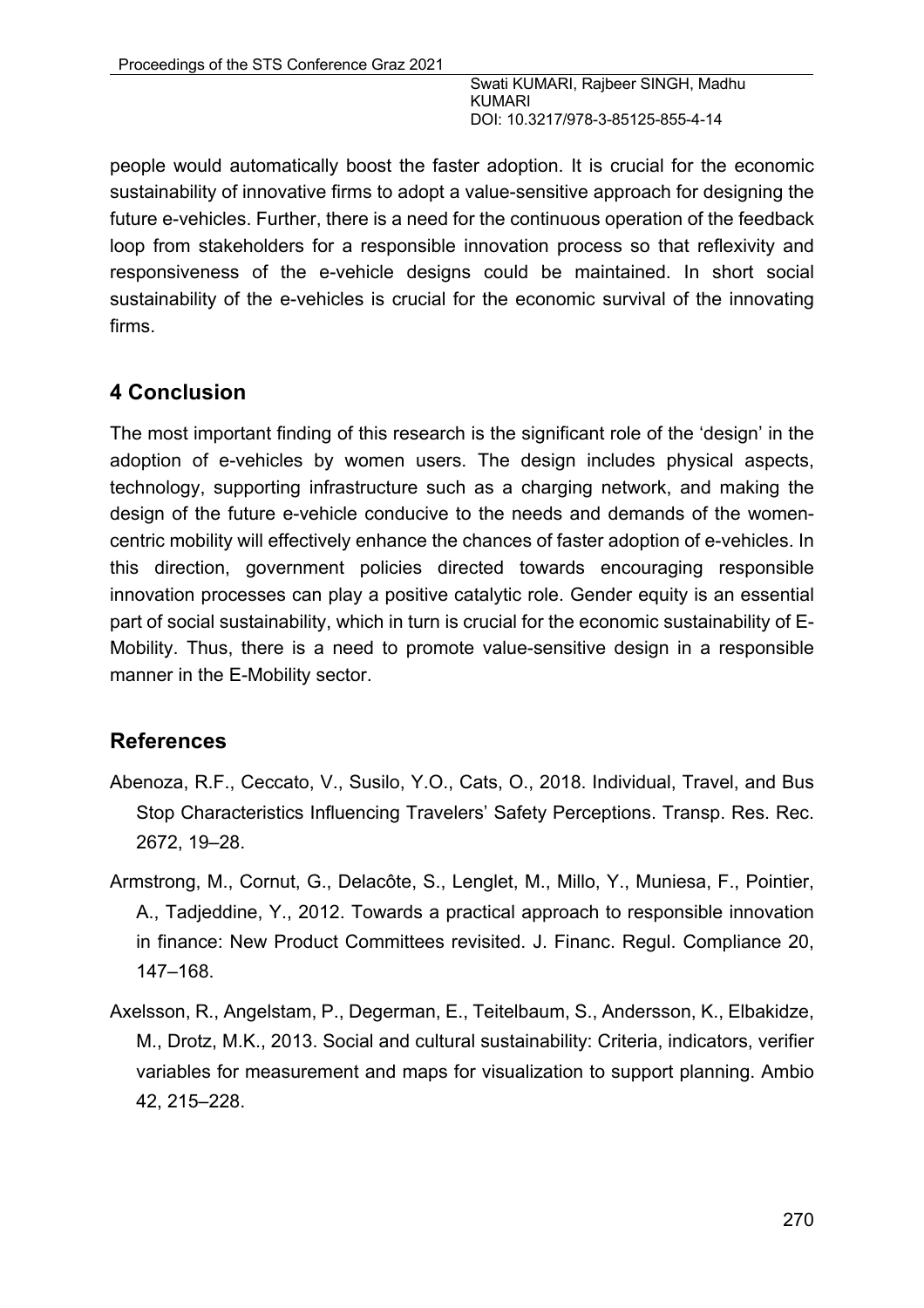- Bhaduri, E., Manoj, B.S., Wadud, Z., Goswami, A.K., Choudhury, C.F., 2020. Modelling the effects of COVID-19 on travel mode choice behaviour in India. Transp. Res. Interdiscip. Perspect. 8, 100273.
- Bhalla, N., O'Boyle, J., Haun, D., 2019. Who Is Responsible for Delhi Air Pollution? Indian Newspapers' Framing of Causes and Solutions. Int. J. Commun. 13, 24.
- Blaskó, B., Lukovics, M., Buzás, N., 2014. Good practices in responsible innovation.
- Bolz, K., de Bruin, A., 2019. Responsible innovation and social innovation: toward an integrative research framework. Int. J. Soc. Econ.
- Borkowski, P., Jażdżewska-Gutta, M., Szmelter-Jarosz, A., 2021. Lockdowned: Everyday mobility changes in response to COVID-19. J. Transp. Geogr. 90, 102906.
- Burget, M., Bardone, E., Pedaste, M., 2017. Definitions and conceptual dimensions of responsible research and innovation: A literature review. Sci. Eng. Ethics 23, 1–19.
- Chowdhary, D.R., 2019. Opinion: Women Safety issues in Public Transportation of Delhi. Urban Transp. News. URL https://urbantransportnews.com/opinion-womensafety-issues-in-public-transportation-of-delhi/ (accessed 7.23.19).
- Dandapat, S., Bhattacharyya, K., Annam, S.K., Saysardar, K., Maitra, B., 2020. Impact of COVID-19 Outbreak on Travel Behaviour: Evidences from early stages of the Pandemic in India. Available SSRN 3692923.
- Delhi, S.I.-N., 2015. Fame-India Scheme—Putting E-Mobility on Road. Auto Tech Rev. 4, 22–27.
- Fitjar, R.D., Benneworth, P., Asheim, B.T., 2019. Towards regional responsible research and innovation? Integrating RRI and RIS3 in European innovation policy. Sci. Public Policy 46, 772–783.
- Free rides for women in public transport is part of Delhi govt's push to make city safe | The Indian Express [WWW Document], n.d. URL https://indianexpress.com/article/opinion/columns/free-metro-for-women-safetygender-violence-rapes-bonanza-5781490/ (accessed 9.28.19).
- Gajendran, N., 2020. Impact of novel Coronavirus (COVID-19) pandemic on travel pattern: A case study of India. Indian Jour-Nal Sci. Technol. 13, 2491–2501.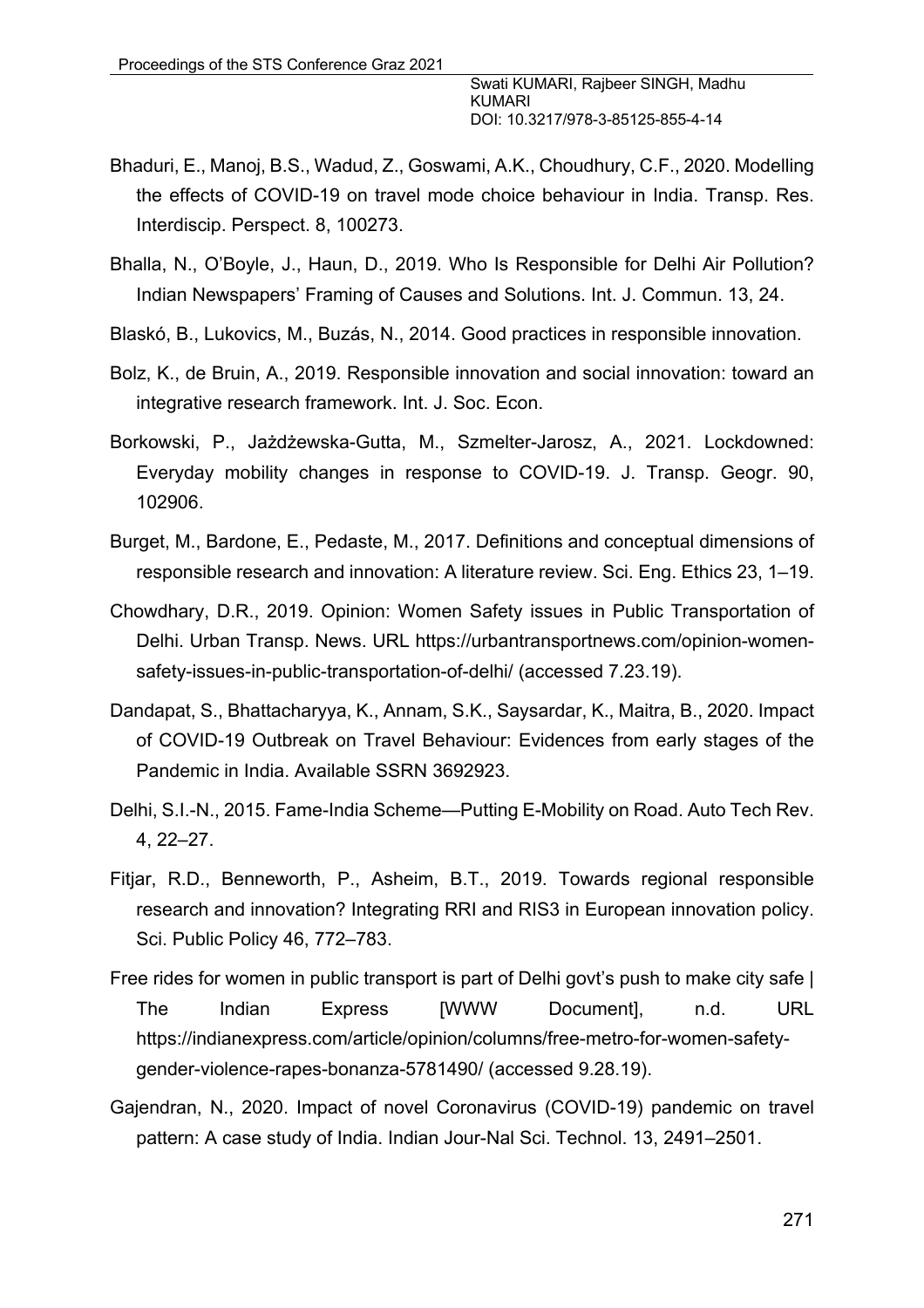- Growth of EV Sales in India Consistent Since Past Three Years; 1,67,041 Units Sold in 2019-20 [WWW Document], 2021. URL https://www.news18.com/news/auto/growth-of-ev-sales-in-india-consistent-sincepast-three-years-167041-units-sold-in-2019-20-3543386.html (accessed 6.19.21).
- India: number of registered vehicles in Delhi 2020 [WWW Document], n.d. . Statista. URL https://www.statista.com/statistics/665712/total-number-of-vehiclesregistered-in-delhi-india/ (accessed 4.12.21).
- Joseph, M.G.C., Kirchhoff, G.F., Barkhuizen, J., 2014. Asian passengers' safety study: the problem of sexual molestation of women on trains and buses in Chennai, India. Acta Criminol. South. Afr. J. Criminol. 27, 57–74.
- Kaufman, S.M., Polack, C.F., Campbell, G.A., 2018. The Pink Tax on Transportation 9.
- Kumari, S., 2017. Responsible Research & Innovation Pathwayfor the Future of Sustainability of E-Mobility 11.
- Kumari, S., Singh, R., 2019. E-Mobility Through RRI to Achieve Social Sustainability: A Case Study of Women Commuters of Delhi, India 16.
- Larsen, N.B., Jensen, L.B., 2019. Current work on social sustainability in the built environment, in: IOP Conference Series: Earth and Environmental Science. IOP Publishing, p. 012063.
- Lucas, K., Mattioli, G., Verlinghieri, E., Guzman, A., 2016. Transport poverty and its adverse social consequences, in: Proceedings of the Institution of Civil Engineers-Transport. Thomas Telford (ICE Publishing), pp. 353–365.
- Mahadevia, D., 2017. Gender sensitive transport planning for cities in India. Low Carbon Transp. India Proj.
- Mahadevia, D., Advani, D., 2016. Gender differentials in travel pattern–The case of a mid-sized city, Rajkot, India. Transp. Res. Part Transp. Environ. 44, 292–302.
- Mehan, A., Soflaei, F., 2017. Social sustainability in urban context: Concepts, definitions, and principles. CRC.
- Missimer, M., 2015. Social sustainability within the framework for strategic sustainable development (PhD Thesis). Blekinge Tekniska Högskola.